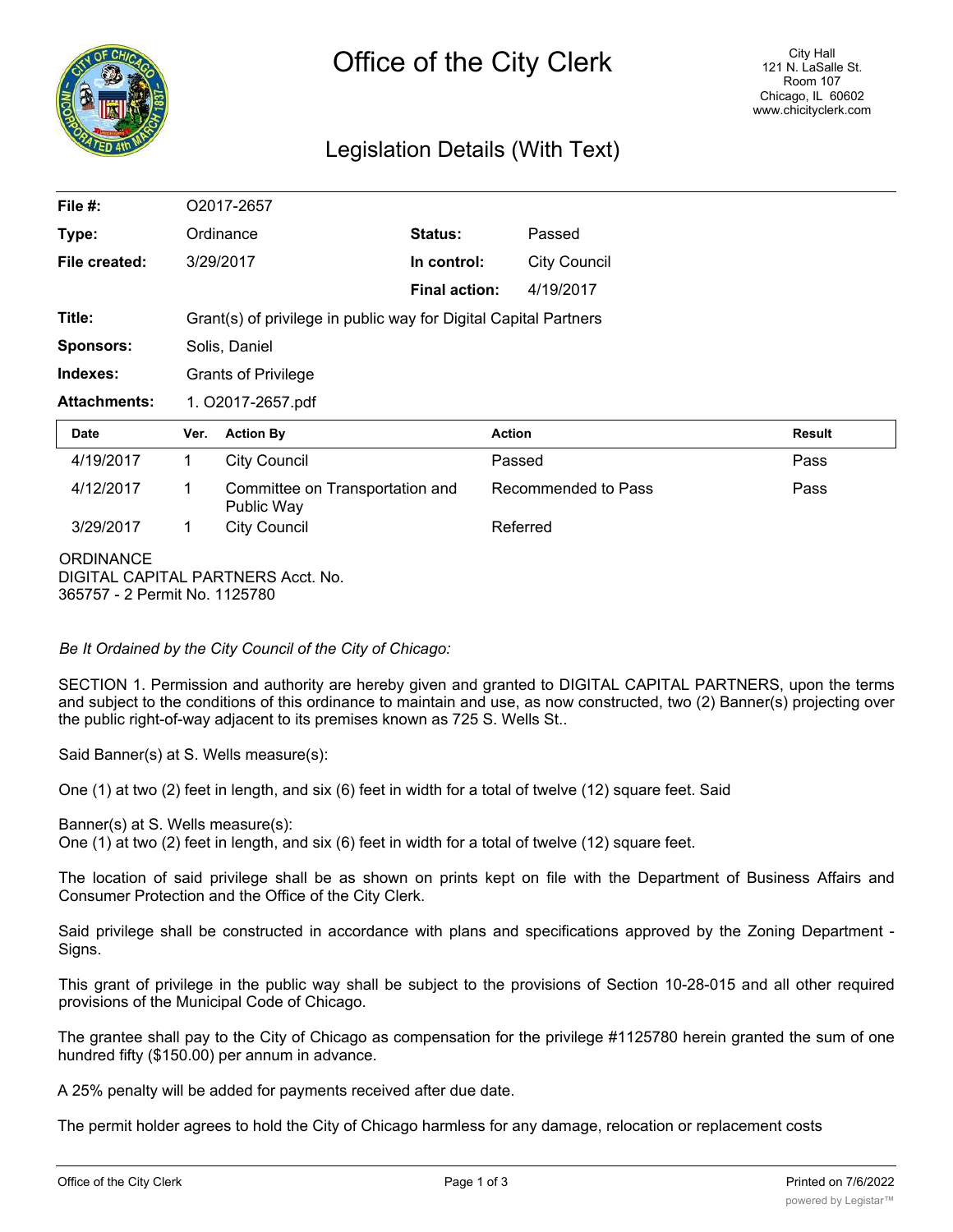#### **File #:** O2017-2657, **Version:** 1

associated with damage, relocation or removal of private property caused by the City performing work in the public

way.

Authority herein given and granted for a period of five (5) years from and after 01/18/2017.

Alderman

Daniel S. Solis 25th Ward

Page 1

(Page 2 of 4)

( Department of Business Affairs and Consumer Protection Small Business Center - Public Way Use Unit City Hall - 121 N LaSalle Street, Room 800 • Chicago, IL 60602 312-74-GOUIZ/312-744-6249 • (312) 744-1944 (TTY) httpV/www.citvofchicago <http://www.citvofchicago> org/hacp

**03/29/2017**

**Alderman Daniel S. Solis** Ward # 25 City of Chicago City Hall, Room 304 121 North LaSalle Street Chicago, Illinois 60602

### **Re: An ordinance to use and maintain a portion of the public right-of-way for two (2) banner(s) for DIGITAL CAPITAL PARTNERS, adjacent to the premises known as 725 S. Wells St..**

## **Dear Alderman Daniel S. Solis:**

The applicant referenced above has requested the use of the public right-of-way for a banner(s). An ordinance has been prepared by the Department of Business Affairs and Consumer Protection - Small Business Center-Public Way Use Unit